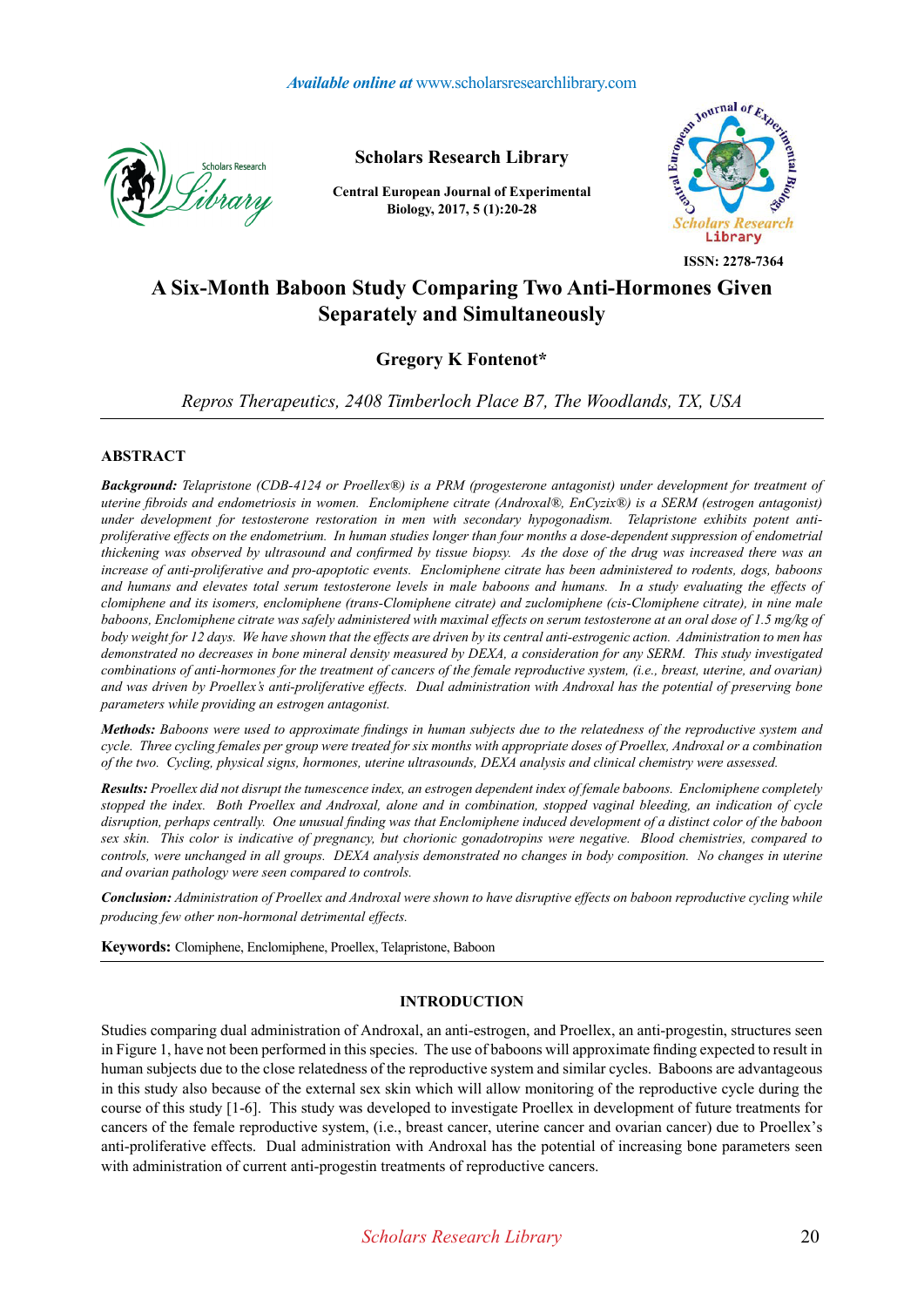

**Figure 1:** Structure of proellex and enclomiphene

Proellex acts against progesterone and has been shown to exhibit potent anti-progesterone effects [7-9]. Acute toxicity studies in mice suggest that the acute oral LD50 is greater than 1250 mg/kg. A daily dosing of Proellex at 50 mg/kg of body weight for a period of four weeks in mice showed that this treatment produced no adverse effects.

In studies longer than four months, in humans, a dose dependent suppression of endometrial thickening was observed and later confirmed by assessment of tissue obtained by biopsy from women exposed to Proellex for an extended period of time. As the dose of the drug is increased there is an increase of anti-proliferative and pro-apoptotic events. Recommendations by the FDA have restricted the dose of Proellex to 12 mg, or below, due to elevated liver enzymes observed in 3.5% women dosed with 50 mg Proellex (internal results of clinical trials).

Enclomiphene citrate (Androxal) has been safely administered to rodent, canine, baboon species, as well as humans, and has been shown to elevate total serum testosterone levels in canines, baboons and men, but not rats, suggesting interspecies differences exist in the pharmacologic response to Enclomiphene citrate.

Enclomiphene is one of two isomers of Clomiphine. Clomiphene citrate has been approved for use in women to induce ovulation [10-13] and has been used off-label in men to raise serum testosterone [14-19]. The latter use was rationalized early [20] by the recognition that a bolus dose of Clomiphene citrate could be used as a diagnostic tool to determine the functionality of the hypothalamic-pituitary axis by the stimulation of release of Luteinizing Hormone (LH) in a subject with low gonadotropins.

Clomiphene citrate is considered to be a SERM, i.e., a compound possessing estrogen agonist or antagonist properties depending on the tissue. Clomiphene citrate was described as a mixture of two isoforms, enclomiphene (transisomer) and zuclomiphene (cis-isomer), with estrogen agonist or antagonist properties [21-24].

Enclomiphene citrate has anti-estrogenic properties [25] and appears to block the negative feedback inhibitory effects of estradiol on the hypothalamic-pituitary axis resulting in increased levels in both LH and follicle stimulating hormone (FSH) which stimulate endogenous intragonadal testosterone production and spermatogenesis in men [17,26].

Evaluating the effects of clomiphene, enclomiphene and zuclomiphene in male baboons (unpublished results), enclomiphene was safely administered in an oral dose of 1.5 mg/kg of body weight for 12 days to 3 male baboons. Administration in men has demonstrated increases in bone parameters measured by DEXA.

# **MATERIALS AND METHODS**

# *Descriptions of groups*

This study compared two different compounds that are under clinical development by Repros Therapeutics, The Woodlands, TX. Enclomiphene citrate (Androxal®, Encyzix®, is an anti-estrogen underdevelopment for testosterone replacement in men with secondary hypogonadism and Proellex® (CDB-4124, Telapristone), an anti-progestin under development for treatment of uterine fibroids. Four treatment groups were included in the study. Group 1 Placebo control; Group 2 Proellex (12 mg/day); Group 3 Androxal (25 mg/day); and Group 4 Combination of the two Compounds (Proellex 12 mg and Androxal25 mg).

The study was performed at Texas Biomedical Research Institute in San Antonio Texas. Normal, cycling female baboons (*Papiohamadryas*) of prime reproductive age were used in the study. All groups underwent identical manipulations. Each group was administered compound daily for 6 months. After 6 months, dosing was stopped and animals observed until commencement of normal vaginal bleeding began. Procedures are described as follows.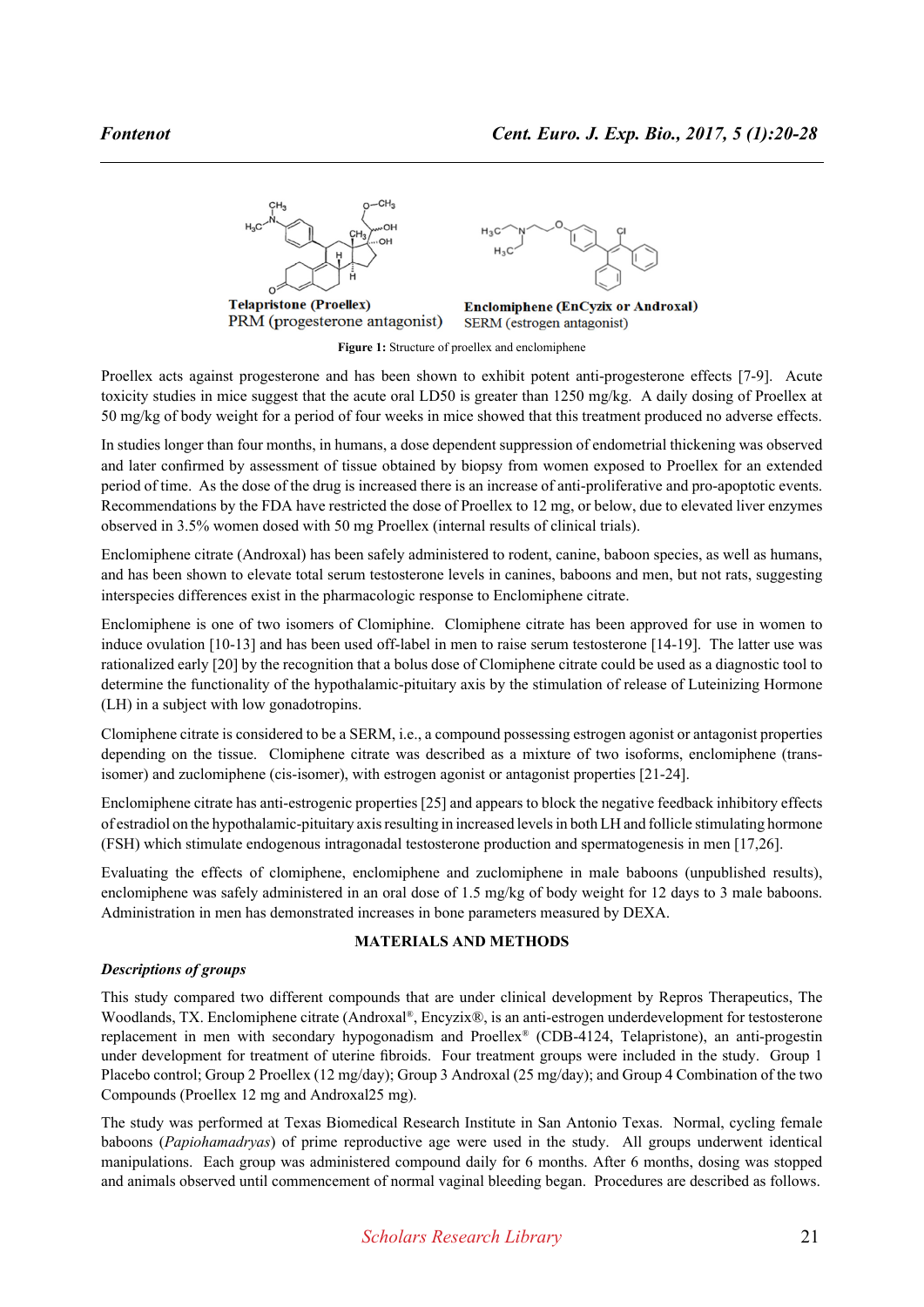#### *Animal acquisition and acclimation*

Veterinary Services performs an evaluation of each animal for potential enrollment in a study, which included:

- 1. Physical examination, complete blood count (CBC), and chemistry panel.
- 2. Review of an animal's social and behavioural data, clinical history and research history.
- 3. Further diagnostics as specified by protocol.

#### *Test article administration*

### **Justification for route of administration**

The oral route was the intended route of administration of these test articles in humans. The vehicle control and test articles were administered once per day for 6 months orally. Compounds were emptied from the gelatin capsules and added to a cup of flavoured drink(e.g. kool-aid, sugar-free juice, tang, Gatorade) or placed inside a medium for oral dosing (e.g. Banana, cookie dough, buck eye cookies, orange, apple sauce, peanut butter and jelly sandwich).

### *Cage side observations*

All animals were observed every day by qualified technicians. Body weights for all animals were measured and recorded at months 0-7 during the study. Results are included in DEXA results. Daily observations were made for Tumescence (external sex skin swelling, 0=no swelling to 4=maximum swelling), vaginal bleeding and external sex skin colour changes.

### *Clinical chemistries*

Hematology evaluations were conducted on all animals pre-test and during Months 0-7. Blood samples (approximately 4 to 6 mL) were collected from the jugular vein. No anticoagulant was used for the clinical chemistry samples. Samples were evaluated on the UniCelD  $\times$  C 600 Clinical System (Beckman Coulter).

# *Blood drug level analysis*

Blood samples with  $K_2$ -EDTA (approximately 2 mL) were collected for analysis of blood level concentrations of test materials and major metabolite. Plasma samples collected were shipped at the end of the study to BASi (West Lafayette, IN) for analysis. Compounds evaluated were CDB-4124 (Proellex), CDB-4453 (mono-demethylated metabolite of CDB-4124), enclomiphene (Androxal), and 4-hydroxy enclomiphene (primary metabolite of enclomiphene).

#### *Hormone analysis*

Blood samples (approximately 2 mL) were collected on all animals pretest and Months 1-7 (once per month),via the jugular vein, for hormone evaluations of estradiol (E2), luteinizing hormone (LH), follicle stimulating hormone (FSH), progesterone (P4), testosterone (T) and hCG. The blood samples were shipped to Antech Diagnostics (Morris ville,North Carolina) for analysis.

# *DEXA analysis*

Animal were sedated at pretest and Month 6 with Ketamine HCl IM (10 mg/kg), weighed and brought to the DEXA room. The animal was measured and was placed in dorsal recumbency on the DEXA table. A General Electric iDexa machine was used for the procedure. The total body scan began approximately 2 cm above the animals head and continued through the bottom of the animal's feet taking in the entire body.

#### *Uterine/ovarian ultrasounds*

Animals were sedated at pre-test and Month 6 with Ketamine HCl (10 mg/kg) and brought to the ultrasound room. The animal was placed in dorsal recumbency, hair removed from abdomen, and ultrasound gel was liberally applied to the area. A General Electric Health Care LOGIQ 5 machine with a 5-8 MHz transducer was used for the procedure. The transducer was placed just rostral to the pubis and the uterus was identified by the endometrial stripe. Moving rostrally, the ovaries were identified as oval structures just lateral to the uterus, almost to the most cranial portion of the uterus. Images were captured of both ovaries and the uterus before the animal was moved to the surgery suite for the endometrial biopsy.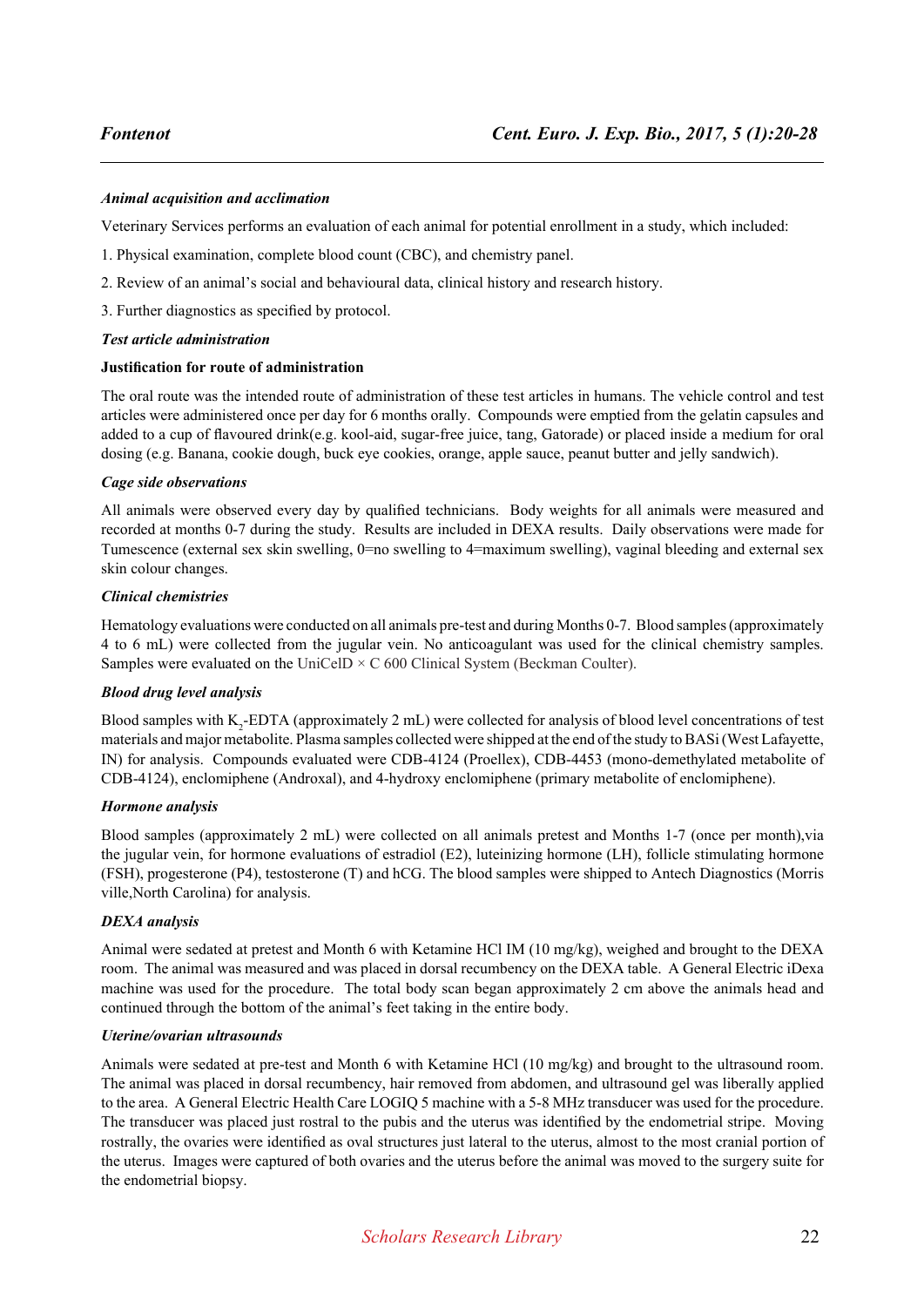#### *Uterine biopsies*

Baboons were sedated at pretest, Month 6 and at the resumption of cycling after discontinuation of treatment with an intramuscular dose of Ketamine HCl (10 mg/kg), intubated, and maintained on Isoflurane 1-3%. The animals were placed in a prone position, with their legs flexed under their body, and the tail retracted cranially to give maximum exposure to the vulva. A lubricated vaginal speculum was inserted into the vagina to allow visualization of the cervical opening. Stainless steel cervical dilators were inserted thru the cervical opening to dilate and allow easy passage of the biopsy instrument. A Uterine Explora™ Curette was introduced thru the cervix into the uterus. Once in the uterus, the stylet was removed and the Vacu-Lok Syringe attached. The syringe plunger was withdrawn to the 12 cc mark and locked in place to provide enough vacuum to pull endometrial lining into the curette tip. The curette was then withdrawn slightly but remained in the uterus, reinserted, rotated about 90 degrees and withdrawn again. When sufficient tissue was obtained, the syringe lock was disengaged, the vacuum released, and the curette removed. Contents of the curette were collected in a conical tube with 10% neutral buffered formalin.

#### **RESULTS**

Observations were made on individual animals to determine vaginal bleeding and Tumescence index (degree of sex skin swelling). And sex skin development of pregnancy color. Results of these observations are presented in Figure 2.



**Figure 2: Daily observations** 

Vaginal bleeding stopped in Group 2, 3 and 4 during drug administration. Tumescence index (swelling of the external sex skin) was graded on a scale of 0 (no swelling) to 4 (maximum swelling). Animals in Group 1 (Placebo) and Group 2 (Proellex) displayed normal patterns of tumescence. For animals in Group 3 (Androxal) and Group 4 (Proellex and Androxal) all swelling stopped during drug administration. An unexpected, and unexplained, result was the development of a sex skin coloration that was usually associated with pregnancy in animals administered Androxal (Groups 3/4). Blood concentrations of test materials and metabolites are shown in Figure 3.



**Figure 3:** Blood levels of parent compound and metabolites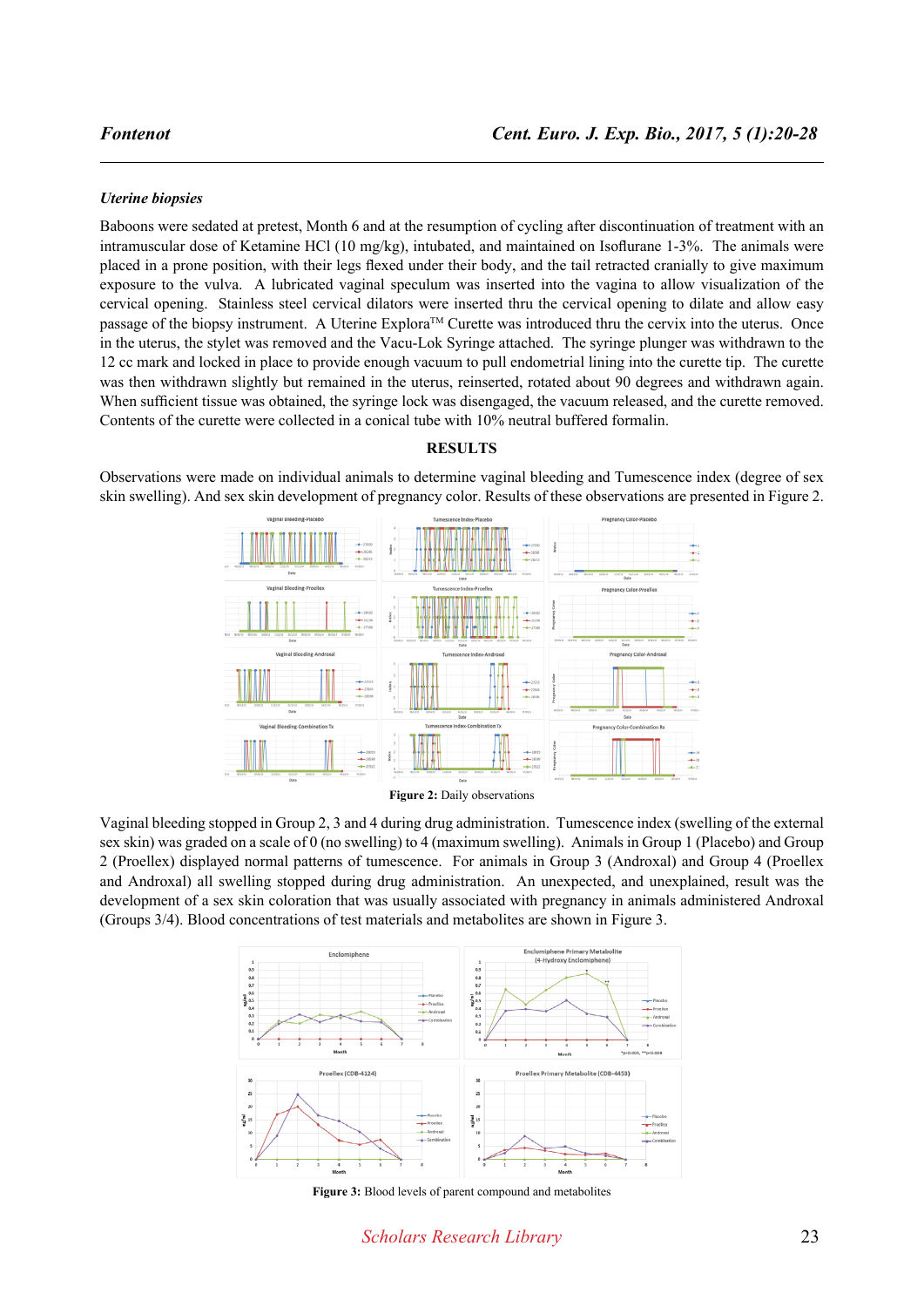

All compounds administered were above detectable limits including the primary metabolites that were analyzed in this study. Hormonal analysis is presented in Figure 4.

**Figure 4:** Hormone levels

Results of DEXA analysis to determine changes in body composition are presented in Table 1.

|           |                |             |                       |                |                      | $\frac{0}{0}$                                      |         | $\frac{0}{0}$   |            | $\frac{0}{0}$                                      |                   | $\frac{0}{0}$                                      |                        | $\frac{0}{0}$   |
|-----------|----------------|-------------|-----------------------|----------------|----------------------|----------------------------------------------------|---------|-----------------|------------|----------------------------------------------------|-------------------|----------------------------------------------------|------------------------|-----------------|
| ID        | Group          | <b>Drug</b> | Date                  | Age<br>(Years) | <b>Tissue</b><br>(g) | change<br>from                                     | Fat(g)  | change<br>from  | Lean $(g)$ | change<br>from                                     | <b>BMC</b><br>(g) | change<br>from                                     | <b>Fat Free</b><br>(g) | change<br>from  |
|           |                |             |                       |                |                      | <b>Baseline</b>                                    |         | <b>Baseline</b> |            | <b>Baseline</b>                                    |                   | <b>Baseline</b>                                    |                        | <b>Baseline</b> |
| 28213     | 1              | Placebo     | 4/17/2014             | 8.2            | 16317                | 11.06                                              | 3049    | 38.21           | 13268      | 6.25                                               | 784.4             | $-2.28$                                            | 14052                  | 5.74            |
| 28285     | $\mathbf{1}$   | Placebo     | 4/18/2014             | 7.6            | 12935                | $-11.54$                                           | 1115    | $-35.70$        | 11820      | $-8.29$                                            | 753.5             | $-1.90$                                            | 12574                  | $-7.92$         |
| 27030     | $\mathbf{1}$   | Placebo     | 3/24/2014             | 8.5            | 15939                | $-22.64$                                           | 1495    | $-70.55$        | 14444      | $-6.99$                                            | 780.1             | $-6.41$                                            | 15224                  | $-6.96$         |
| Mean      |                |             |                       | 8.10           | 15063.7              |                                                    | 1886.33 |                 | 13177.33   |                                                    | 772.67            |                                                    | 13950.00               |                 |
| <b>SD</b> |                |             |                       | 0.46           | 1853.14              |                                                    | 1024.67 |                 | 1314.35    |                                                    | 16.74             |                                                    | 1327.94                |                 |
| P<        |                |             |                       | 0.301          | 0.523                |                                                    | 0.404   |                 | 0.727      |                                                    | 0.247             |                                                    |                        |                 |
| ID        | Group          | <b>Drug</b> | Date                  | Age<br>(Years) | <b>Tissue</b><br>(g) | $\frac{0}{0}$<br>change<br>from<br><b>Baseline</b> | Fat(g)  |                 | Lean $(g)$ | $\frac{0}{0}$<br>change<br>from<br><b>Baseline</b> | <b>BMC</b><br>(g) | $\frac{0}{0}$<br>change<br>from<br><b>Baseline</b> | <b>Fat Free</b><br>(g) |                 |
| 26198     | 2              |             | Proellex $ 4/16/2014$ | 9.1            | 18553                | 0.41                                               | 3993    | $-20.90$        | 14560      | 8.43                                               | 832.7             | $-4.03$                                            | 15393                  | 7.67            |
| 27180     | 2              | ProeIlex    | 7/11/2014             | 8.8            | 18351                | $-7.44$                                            | 2758    | $-20.01$        | 15593      | $-4.79$                                            | 800.9             | $-3.44$                                            | 16394                  | $-4.72$         |
| 28012     | $\overline{c}$ |             | Proellex $3/24/2014$  | 7.7            | 13052                | $-9.39$                                            | 1265    | $-18.33$        | 11787      | $-8.32$                                            | 735.7             | $-4.23$                                            | 12523                  | $-8.09$         |
| Mean      |                |             |                       | 8.53           | 16652.0              |                                                    | 2672.00 |                 | 13980.00   |                                                    | 789.77            |                                                    | 14770.00               |                 |
| <b>SD</b> |                |             |                       | 0.74           | 3119.33              |                                                    | 1366.03 |                 | 1968.17    |                                                    | 49.45             |                                                    | 2009.29                |                 |
| P<        |                |             |                       | 0.507          | 0.725                |                                                    | 0.626   |                 | 0.886      |                                                    | 0.475             |                                                    |                        |                 |
| ID        | Group          | <b>Drug</b> | Date                  | Age<br>(Years) | <b>Tissue</b><br>(g) | $\frac{0}{0}$<br>change<br>from<br><b>Baseline</b> | Fat(g)  |                 | Lean $(g)$ | $\frac{0}{0}$<br>change<br>from<br><b>Baseline</b> | <b>BMC</b><br>(g) | $\frac{0}{0}$<br>change<br>from<br><b>Baseline</b> | <b>Fat Free</b><br>(g) |                 |
| 27844     | 3              |             | Androxal 3/24/2014    | 7.7            | 13052                | $-9.39$                                            | 1265    | $-18.33$        | 11787      | $-8.32$                                            | 135.7             | $-82.34$                                           | 12523                  | $-8.09$         |
| 27373     | 3              | Androxal    | 4/1/2014              | 8.4            | 12956                | $-1.64$                                            | 1503    | 13.78           | 11453      | $-3.36$                                            | 608.9             | $-8.68$                                            | 12062                  | $-3.64$         |
| 28396     | 3              |             | Androxal 4/17/2014    | 7.5            | 17895                | $-4.04$                                            | 4278    | $-7.14$         | 13617      | $-3.01$                                            | 699.8             | $-7.34$                                            | 14317                  | $-3.23$         |
| Mean      |                |             |                       | 7.87           | 14634.3              |                                                    | 2348.67 |                 | 12285.67   |                                                    | 481.47            |                                                    | 12967.33               |                 |
| <b>SD</b> |                |             |                       | 0.47           | 2824.23              |                                                    | 1675.08 |                 | 1165.00    |                                                    | 302.87            |                                                    | 1191.36                |                 |
| P<        |                |             |                       | 0.287          | 0.756                |                                                    | 0.925   |                 | 0.533      |                                                    | 0.234             |                                                    |                        |                 |
| ID        | Group          | Drug        | Date                  | Age<br>(Years) | <b>Tissue</b><br>(g) | $\frac{0}{0}$<br>change<br>from<br><b>Baseline</b> | Fat(g)  |                 | Lean $(g)$ | $\frac{0}{0}$<br>change<br>from<br><b>Baseline</b> | <b>BMC</b><br>(g) | $\frac{0}{0}$<br>change<br>from<br><b>Baseline</b> | <b>Fat Free</b><br>(g) |                 |

**Table 1:** DEXA analysis: body composition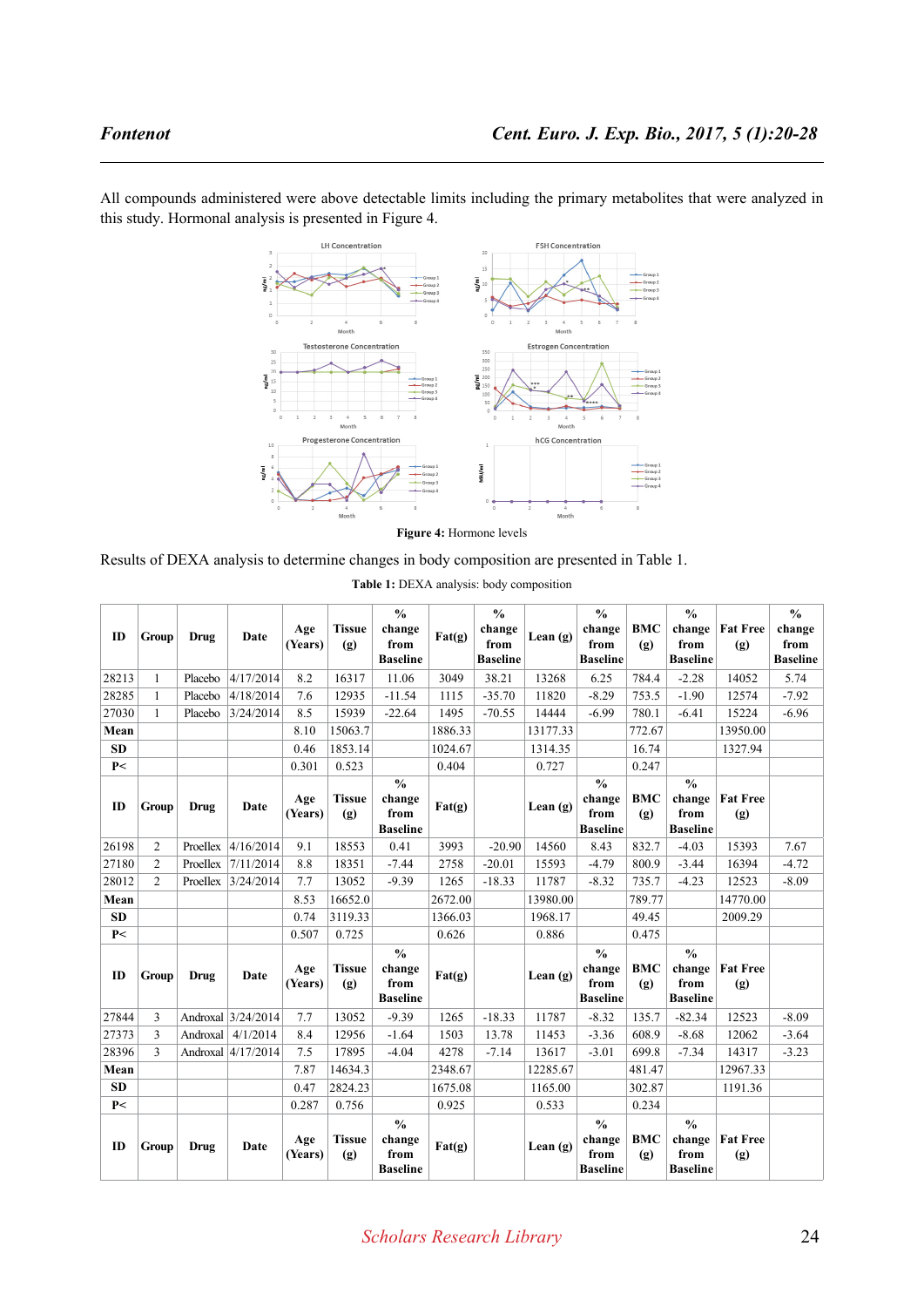| 27622     | 4 | Combi-<br>nation | 4/18/2014 | 8.22  | 18092   | 1.17    | 1812    | $-19.47$ | 16279    | 4.14    | 807.5  | $-5.79$ | 17086    | 3.62    |
|-----------|---|------------------|-----------|-------|---------|---------|---------|----------|----------|---------|--------|---------|----------|---------|
| 28019     | 4 | Combi-<br>nation | 3/27/2014 | 7.8   | 17722   | 3.97    | 2889    | 10.27    | 14833    | 2.82    | 685.4  | $-7.25$ | 15519    | 2.33    |
| 28589     | 4 | Combi-<br>nation | 4/17/2014 | 7.3   | 5302    | $-4.12$ | 1936    | 26.04    | 13366    | $-7.33$ | 782.4  | $-5.63$ | 14148    | $-7.24$ |
| Mean      |   |                  |           | 7.77  | 17038.7 |         | 2212.33 |          | 14826.00 |         | 758.43 |         | 15584.33 |         |
| <b>SD</b> |   |                  |           | 0.46  | 1515.33 |         | 589.28  |          | 1456.51  |         | 64.48  |         | 1470.09  |         |
| P<        |   |                  |           | 0.276 | 0.945   |         | 0.877   |          | 0.999    |         | 0.387  |         | 0.960    |         |

Parameters measured were Tissue (g), Fat (g), Lean (g), Body Mass composition (BMC) and Fat Free (g). Changes per animal are presented with a change in baseline. Statistics presented were determined by Student t-test analysis.

Examination of the uterus and ovaries by ultrasound techniques are presented in Table 2 and uterine biopsies in Table 3.

|                |              |                        |                      |                                    |      | <b>Uterus</b> |      | <b>Left Ovary</b> |      | <b>Right Ovary</b> |                           | Uterus (cm) |                                          | Left Ovary |                               | <b>Right Ovary</b> |       |
|----------------|--------------|------------------------|----------------------|------------------------------------|------|---------------|------|-------------------|------|--------------------|---------------------------|-------------|------------------------------------------|------------|-------------------------------|--------------------|-------|
|                |              |                        |                      |                                    |      | (cm)          |      | (cm)              |      | (cm)               |                           |             |                                          | (cm)       |                               | (cm)               |       |
| Tx             | Animal<br>ID | <b>Start</b><br>Dosing | Final<br><b>Dose</b> | <b>Baseline</b><br>Ultra-<br>sound | 1L   | 2L            | 1L   | 2L                | 1L   | 2L                 | Mth6<br><b>Ultrasound</b> | 1L          | 2L                                       | 1L         | 2L                            | 1L                 | 2L    |
| $\mathbf{1}$   | 27030        | 10/4/13                | 3/23/14              | 10/3/13                            | 1.51 | 2.51          | 1.26 | 1.67              | 1.39 | 1.74               | 3/24/14                   | 1.44        | 2.48                                     | 1.14       | 1.6                           | 1.15               | 1.08  |
| $\mathbf{1}$   | 28285        | 10/16/13               | 3/31/14              | $10/15/13$ 1.83                    |      | 3.08          | 1.33 | 1.11              | 0.99 | 1.52               | 4/18/14                   | 1.85        | 1.97                                     | 0.9        | 128                           | 0.99               | 1.52  |
| $\mathbf{1}$   | 28213        | 11/1/13                | 4/16/14              | 10/31/13                           | 1.57 | 3.6           | 1.06 | 1.32              | 1.54 | 1.43               | 4/17/14                   | 1.2         | 1.36                                     | 0.95       | 0.83                          | 0.68               | 0.93  |
|                |              |                        |                      | Mean                               | 1.64 | 3.06          | 1.22 | 1.37              | 1.31 | 1.56               | Mean                      | 1.50        | 1.94                                     | 1.00       | 1.24                          | 0.94               | 1.18  |
|                |              |                        |                      | ${\rm SD}$                         | 0.17 | 0.55          | 0.14 | 0.28              | 0.28 | 0.16               | <b>SD</b>                 | 0.33        | 0.56                                     | 0.13       | 0.39                          | 024                | 0.31  |
|                |              |                        |                      |                                    |      |               |      |                   |      | <b>BLvs</b><br>6Mt | P<                        | 0.548       | 0.067                                    |            | $0.114 \mid 0.663 \mid 0.162$ |                    | 0.125 |
| $\overline{2}$ | 28102        | 10/4/13                | 3/23/14              | 10/3/13                            | 1.6  | 3.01          | 0.86 | 1.4               | 0.82 | 1.27               | 3/24/13                   | 1.39        | 3.02                                     | 0.85       | 1.25                          | 1.07               | 127   |
| $\overline{2}$ | 26198        | 10/31/13               | 4/15/14              | 10/30 13                           | 1.81 | 3.38          | 0.76 | 0.93              | 0.66 | 1.03               | 4/16/14                   | 2.88        | 2.92                                     | 1.68       | 2.56                          | 1.57               | 2.43  |
| $\overline{2}$ | 27180        | 1/17/14                | 7/11/14              | 1/16/14                            | 0.87 | 2.11          | 0.8  | 1.22              | 0.74 | 1.01               | 7/11/14                   | 1.46        | 1.6                                      | 122        | 0.5                           | 0.78               | 0.93  |
|                |              |                        |                      | Mean                               | 1.43 | 2.83          | 0.81 | 1.18              | 0.74 | 1.10               | Mean                      | 1.91        | 2.51                                     | 125        | 1.44                          | 1.14               | 1.54  |
|                |              |                        |                      | <b>SD</b>                          | 0.49 | 0.65          | 0.05 | 024               | 0.08 | 0.14               | <b>SD</b>                 | 0.84        | 0.79                                     | 0.42       | 1.04                          | 0.40               | 0.79  |
|                |              |                        |                      |                                    |      |               |      |                   |      | <b>BLvs</b><br>6Mt | P<                        | 0.439       | 0.618                                    |            | $0.141 \mid 0.703 \mid 0.164$ |                    | 0.395 |
| 3              | 27373        | 10/16/13               | 3/31/14              | $10/15/13$ 2.72                    |      | 3.14          | NA   | NA                | NA   | NA                 | 4/1/14                    | 2.36        | 2.25                                     | 1.85       | 2.16                          | 2.08               | 2.21  |
| 3              | 27844        | 10/31/13               | 4/15/14              | 10/30/13                           | 1.89 | 3.06          | 0.58 | 0.85              | 0.76 | 1.19               | 4/16/14                   | 1.84        | 1.71                                     | <b>NA</b>  | NA                            | NA                 | NA    |
| 3              | 28396        | 11/1/13                | 4/16/14              | $10/31/13$ 1.44                    |      | 2.62          | 0.61 | 1.35              | 0.77 | 1.41               | 4/17/14                   | 1.53        | 1.71                                     | 0.66       | 1.03                          | 1.17               | 0.87  |
|                |              |                        |                      | Mean                               | 2.02 | 2.94          | 0.60 | 1.10              | 0.77 | 1.30               | Mean                      | 1.91        | 1.89                                     | 1.26       | 1.60                          | 1.63               | 1.54  |
|                |              |                        |                      | <b>SD</b>                          | 0.65 | 0.28          | 0.02 | 0.35              | 0.01 | 0.16               | <b>SD</b>                 | 0.42        | 0.31                                     | 0.84       | 0.80                          | 0.64               | 0.95  |
|                |              |                        |                      |                                    |      |               |      |                   |      | <b>BLvs</b><br>6Mt | P <                       | 0.823       | 0.012                                    |            | $0.383 \mid 0.507 \mid 0.199$ |                    | 0.758 |
| $\overline{4}$ | 28019        | 10/11/13               | 3/26/14              | $10/10$ 13   1.73                  |      | 1.66          | 1.07 | 1.61              | 0.68 | 1.71               | 3/27/13                   | 1.44        | 2.7                                      | 0.84       | 1.13                          | 125                | 1.55  |
| 4              | 27622        | 11/2/13                | 4/17/14              | 11/1/13                            | 1.46 | 3.28          | 0.62 | 0.76              | 0.74 | 0.91               | 4/18/14                   | 0.91        | 1.92                                     | 1.48       | 1.85                          | 0.89               | 1.59  |
| $\overline{4}$ | 28589        | 11/1/13                | 4/16/14              | $10/31/13$ 2.57                    |      | 3.78          | 1.17 | 1.41              | 1.43 | 1.6                | 4/17/14                   | 2.1         | 1.5                                      | 1.36       | 0.91                          | 1.19               | 0.7   |
|                |              |                        |                      | Mean                               | 1.92 | 2.91          | 0.95 | 1.26              | 0.95 | 1.41               | Mean                      | 1.48        | 2.W                                      | 123        | 1.30                          | 1.11               | 1.28  |
|                |              |                        |                      | <b>SD</b>                          | 0.58 | 1.11          | 0.29 | 0.44              | 0.42 | 0.43               | <b>SD</b>                 | 0.60        | 0.61                                     | 0.34       | 0.49                          | 0.19               | 0.50  |
|                |              |                        |                      |                                    |      |               |      |                   |      | <b>BLvs</b><br>6Mt | $f$ <                     | 0.414       | $0.301 \mid 0.351 \mid 0.928 \mid 0.579$ |            |                               |                    | 0.758 |

**Table 2:** Uterine and ovarian ultrasounds

**Table 3:** Uterine biopsies

| in the contract of the con-<br>. . | ----<br>ID | $\sim$<br>'Irst<br>the contract of the contract of the<br>Jose<br>. | $\sim$<br>Final<br>Jose<br>. | Ba<br>$-$ | <b>The State State</b><br>Diagnosis |  | Hiaonosia | Post<br>`vcle<br>- - | Diagnosis |
|------------------------------------|------------|---------------------------------------------------------------------|------------------------------|-----------|-------------------------------------|--|-----------|----------------------|-----------|
|------------------------------------|------------|---------------------------------------------------------------------|------------------------------|-----------|-------------------------------------|--|-----------|----------------------|-----------|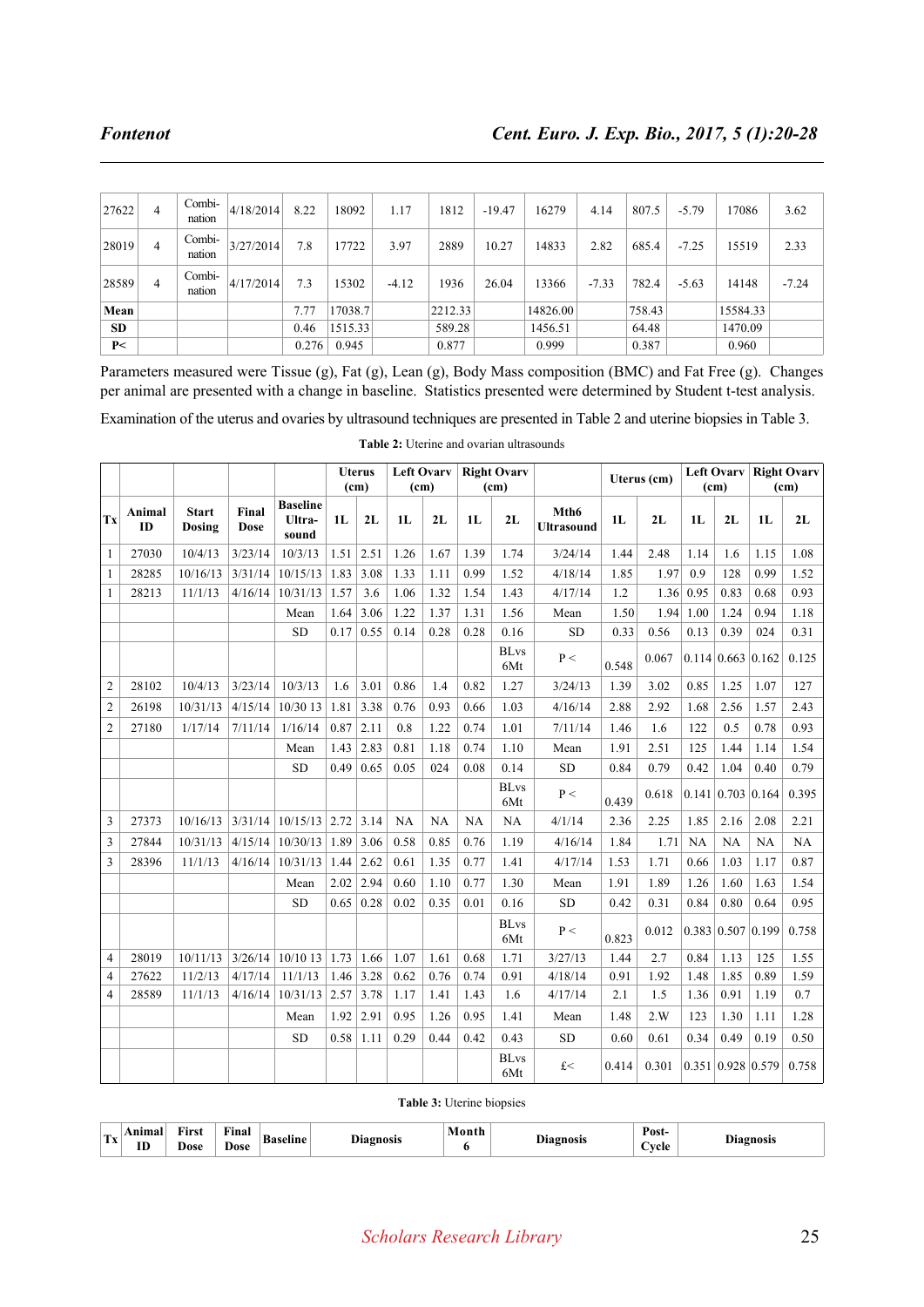| 1                        | 27030 | 10/4/13            | 3/23/14 | 10/3/13                     | Essentially normal tssue<br>uterus. PCH     | 3/24/14   | Metritis, supportive, mul-<br>tifocal, min-mild, uterus<br><b>PCH</b> | 5/5/14    | Essentially normal tissue,<br>uterus. PCH  |
|--------------------------|-------|--------------------|---------|-----------------------------|---------------------------------------------|-----------|-----------------------------------------------------------------------|-----------|--------------------------------------------|
| 1                        | 28285 |                    |         | $10/16/13$ 3/31/14 10/15/13 | Non-diagnosis, PCX                          | 4/18/14   | Non-diagnostic sample,<br><b>PCX</b>                                  | 5/22/14   | Normal, uterus, PCA                        |
|                          | 28213 | 11/1/13            |         | $4/16/14$ 10/31/13          | Normal, endometrium,<br><b>PCX</b>          | 4/17/14   | Normal, uterus. PCX                                                   | 5/19/14   | Normal, uterus. PCX                        |
| $\overline{2}$           | 28102 | 10/4/13            | 3/23/14 | 10/3/13                     | Essentially normal tissue,<br>uterus. PCH   | 3/24/14   | Essentially normal tissue,<br>uterus. PCA                             | 4/21/14   | Normal, uterus, PCA                        |
| $\overline{2}$           | 26198 |                    |         | $10/31/13$ 4/15/14 10/31/13 | Normal, endometrium,<br><b>PCA</b>          | 4/16/14   | Normal, uterus. PCA                                                   | 6/8/14    | Fibrosis, multifocal, mild,<br>uterus. PCA |
| $\overline{2}$           | 27180 | 1/17/14            | 7/11/14 | 1/16/14                     | Normal, uterus, HAN                         | 7/11/14   | Normal, uterus, HAN                                                   | 8/15/14   | Essentially normal tissue,<br>Uterus. HAN  |
| 3                        | 27373 | $10/16/13$ 3/31/14 |         | 11/6/13                     | Cervicitis, supportive,<br>min-mild. cervix | 4/23/14   | Non-diagnostic sample,<br>PGO                                         | <b>NE</b> |                                            |
| 3                        | 27844 |                    |         | 10/31/13 4/15/14 10/30/13   | Normal, endometrium,<br><b>PCA</b>          | <b>NE</b> |                                                                       | 6/5/14    | Normal, uterus. PCA                        |
| 3                        | 28396 | 11/1/13            |         | $4/16/14$ 10/31/13          | Normal, endometrium,<br><b>PCA</b>          | 4/17/14   | Metritis, lymphocytic, dif-<br>fuse, minimal, uterus, PCA             | 5/22/14   | Normal, uterus                             |
| $\overline{4}$           | 28019 |                    |         | $10/11/13$ 3/26/14 10/10/13 | Essentially normal tissue,<br>uterus. PCA   | 3/27/14   | Non-diagnostic sample,<br>uterus. PCA                                 | 5/9/14    | Normal, uterus, PCA                        |
| $\overline{\mathcal{L}}$ | 27622 | 11/2/13            | 4/17/14 | 11/1/13                     | Normal, adipose tissue,<br><b>PCA</b>       | 4/18/14   | Non-diagnostic sample,<br><b>PCX</b>                                  | 5/29/14   | Non-diagnostic, uterus,<br><b>PCX</b>      |
| $\overline{4}$           | 28589 | 11/1/13            |         | $4/16/14$ 10/31/13          | Normal endometrium.<br><b>PCX</b>           | 4/17/14   | Non-diagnostic sample                                                 | 6/5/14    | Normal, uterus. PCA                        |

### **DISCUSSION**

Observations made to determine effects of compound administration on vaginal bleeding showed the expected result of administration of Proellex, an anti-progestin, (Group 2 and 4). Bleeding ceased and the uterus became quiescent. These results had been observed previously in human clinical trials. Removal of the action of progesterone should produce a quiescent uterus and stop normal cycling. The administration of Enclomiphene citrate, an anti-estrogen, has not been performed previously in humans or baboons. The appearance of a quiescent uterus after Enclomiphene citrate administration was equal to that seen by Proellex. Tumescence index (swelling of the external sex skin) was graded on a scale of 0 (no swelling) to 4 (maximum swelling). Proellex administered animals displayed normal patterns of tumescence. For animals in which Androxal was administered (Groups 3 and 4) Tumescence was measured as 0. After drug administration was discontinued the vaginal bleeding and tumescence index returned, indicating normal cycling commencement, after approximately 4 weeks.

An unexpected result was the development of a coloration of the sex skin indicative of pregnancy. Animals administered Androxal, an anti-estrogen, (Group 3/4) developed, at some point during drug administration and for differing durations, a specific color of the external sex skin that is normally, in baboons, an indication of pregnancy. No explanation can be offered for this development at this time. Animals were examined by multiple methods to determine pregnancy status. First, animals were singly housed and were examined for pregnancy prior to inclusion in the study. No fetal development was seen in any animal during uterine ultrasound procedures. Hormonal analysis for human chorionic gonadotropin (hCH) was negative at all months for all animals. The development of the unexpected pregnancy color remains unexplained, but was not related to pregnancy in this study. After discontinuation of treatments the pregnancy indicator color was not observed.

Testing determined all compounds administered and their primary metabolites achieved levels detectable in blood. Each compound achieved similar blood concentrations of parent or metabolite whether administered alone or in combination with the exception 4-Hydroxyenclomiphene. Co-administration of Proellex with Androxal resulted in lower blood levels of 4-Hydroxyenclomiphene compared to levels achieved when Androxal was administered alone (significant by Student's t-test, 5 and 6 months, p<0.003). This difference of metabolism when the two compounds are administered simultaneously will be further analyzed in future clinical trials.

There were significant differences in hormonal levels at several months of treatment, but no consistent rises or falls were seen with any treatment. Estrogen levels trended higher in Group 3 (Androxal) at with a significant difference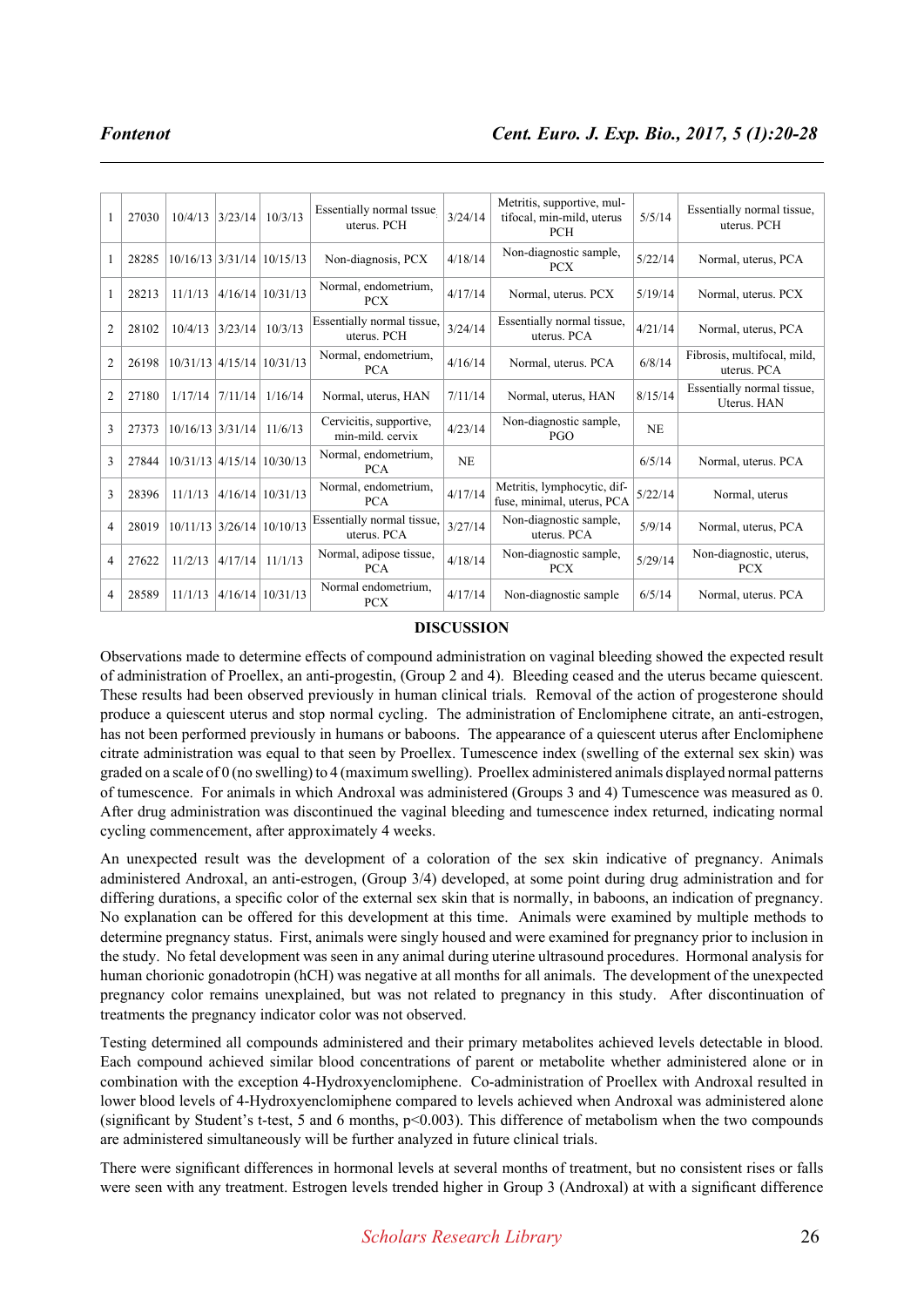when compared to controls at Month 2 (\*p<0.005) and Month 5 (\*\*p<0.05) and in Group 4 (Proellex and Androxal) at Month 2 (\*\*\*p<0.03) and Month 3 (\*\*\*\*p<0.03). LH was seen to be elevated in Group 4 at Month 6 (p<0.01). Sustained elevation of LH, normally a transient elevation, due to negative feedback of elevated estrogen may account for the observation of the pregnancy color indicator of the external sex skin. To date, this is our only explanation of the observation. Human chorionic gonadotropic hormone was not detected in any of the groups at any time point. This confirms along with other methods used, that the animals were not pregnant. FSH was significantly elevated in Group 4 at Month  $4$ (\*p<8.5 × 10<sup>-10</sup>) and Month 5 (\*\*p<8.5 × 10<sup>-6</sup>). The irregular elevations seen between animals could be due to the small number of animals that were examined in this study. Another factor to consider when evaluating the hormonal status of the animals was that samples were only acquired once per month in the study and not a daily collection.

No statistically significant differences by DEXA examination (body composition, fat distribution and body mass composition) were found in any of the groups when compared to placebo controls.

No significant differences in measurements of the uterus or ovary were seen except for the mean decrease in size of the uterus of Group 3 animals. This was not confirmed in animals dosed with both compounds.

Examination of the uterus and ovaries by ultrasound did not identify any differences between baseline samples and samples collected after the resumption of cycling after discontinuation of treatments. All samples collected at the six month collection in the combination group were described as Non-Diagnostic samples. During collection of samples it was noted that samples were difficult to obtain. Whether this was a pathological effect of the combination treatment cannot be determined. As noted above, ultrasound examination of the uterus did not reveal any abnormalities.

# **CONCLUSION**

Administration of Androxal or Proellex, either alone or in combination resulted in few abnormalities. Disruptions in the reproductive cycle were the primary defects seen. Both Androxal and Proellex disrupted vaginal bleeding while only Androxal, both alone and in combination with Proellex, disrupted the tumescence index (sex skin swelling) of treated animals. The swelling of the external sex skin of baboons is under the influence of estrogen. The antiestrogenic effects of Androxal was most likely the cause of the lack of cycling of the swelling pattern of the external sex skin. Androxal, alone and in combination with Proellex, also caused the appearance of pregnancy color of the sex skin. The color change indicating pregnancy in normal baboons might be due to sustained levels of LH, a condition not normally seen in primates. Measurements of hCG and uterine ultrasounds confirmed the absence of pregnancy.

#### **REFERENCES**

- [1] Altmann, S. A., *Journal of Zoo Animal Medicine*, **1973.** 4(2): p. 8-12.
- [2] Deschner, T., et al., *Hormones and Behavior,* **2004.** 46(2): p. 204– 215.
- [3] Domb, L.G. and Pagel, M., *Nature,* **2001.** 410: p. 204-206.
- [4] Gillman, J. and Gilbert. C., *South African Medical Science,* **1946.** 11: p. 1-54.
- [5] Higham, J.P., et al., *Hormones and Behaviour*, **2008.** 53(3): p. 452–462.
- [6] Thomson, J.A., et al., *Biology of Reproduction*, **1992.** 46(5): p. 879-884.

[7] Gupta, A., et al., *Journal of Steroid Biochemistry & Molecular Biology,* **2013.** 133(1): p. 30– 42.

[8] Ioffe, O.B., Zaino, R.J, and Mutter, G.L., *Modern Pathology*, **2009.** 22: p. 1–10.

[9] Morris. D., et al., *The AAPS Journal,* **2011.** 13(4): p. 665-673.

[10] Ghobadi. C., *Fertility and Sterility,* **2009.** 91: p. 1135-1140.

[11] Hughes, E., Collins, J, and Vanderkerckhove, P., *Cochrane Database of Systematic Reviews,* **2000.** 22(1): p. CD000056.

- [12] Jungheim, E.S. and Odibo, A.O., *Fertility and Sterility,* **2010.** 94(7): p. 2659-2664.
- [13] Randall, J.M. and Templeton, A., *Human Reproduction,* **1991.** 6(5): p. 650-664.
- [14] Chua, M.E., et al., *Andrology,* **2013.** 1(5): p. 749-757.
- [15] Ioannidou-Kadis, S., et al., *Fertility and Sterility,* **2006.** 86(5): p. 1513.
- [16] Kaminetsky, J. and Hemani, M.L., *Expert Opinion on Investigational Drugs*, **2009**.18: p. 1947-55.